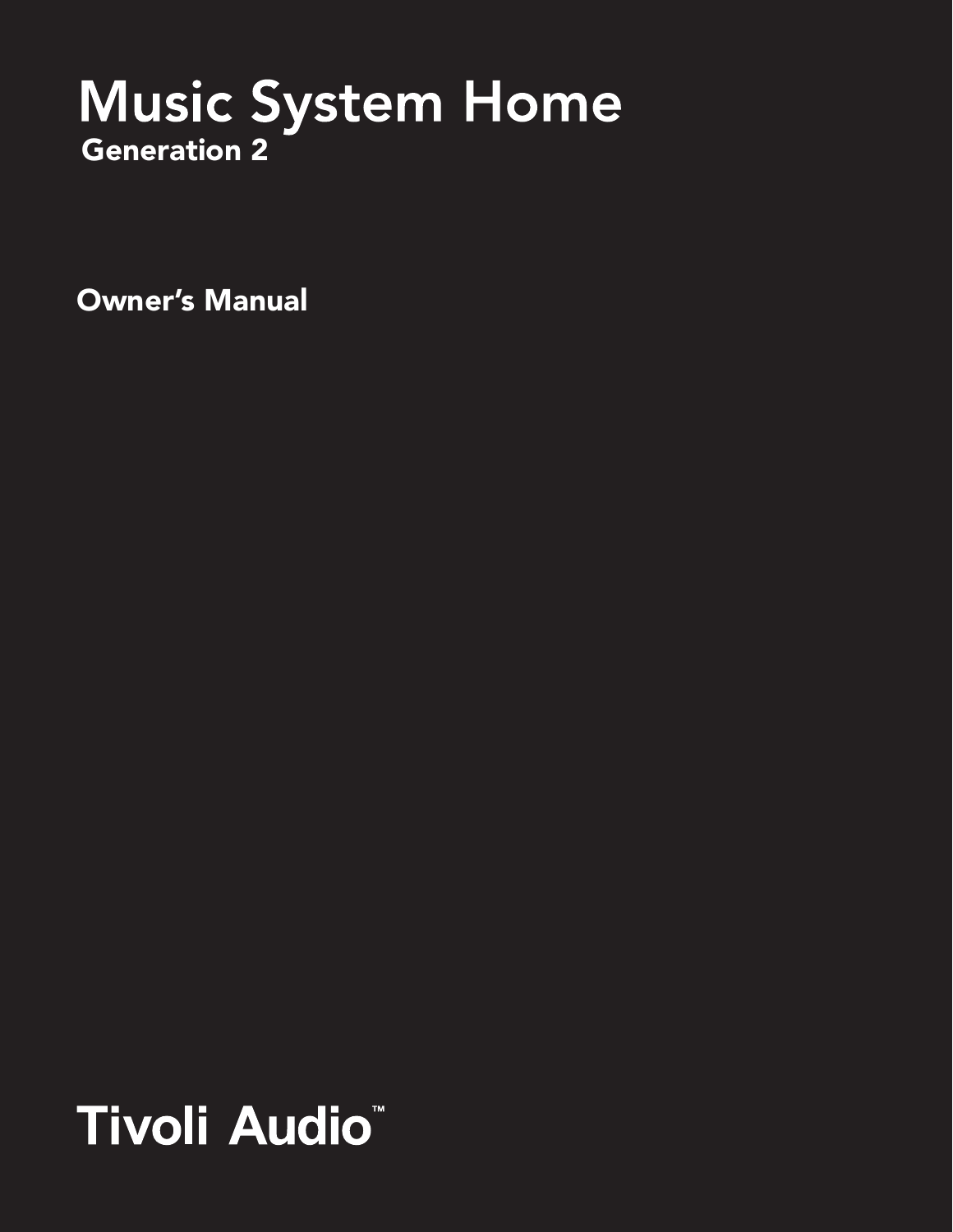# Contents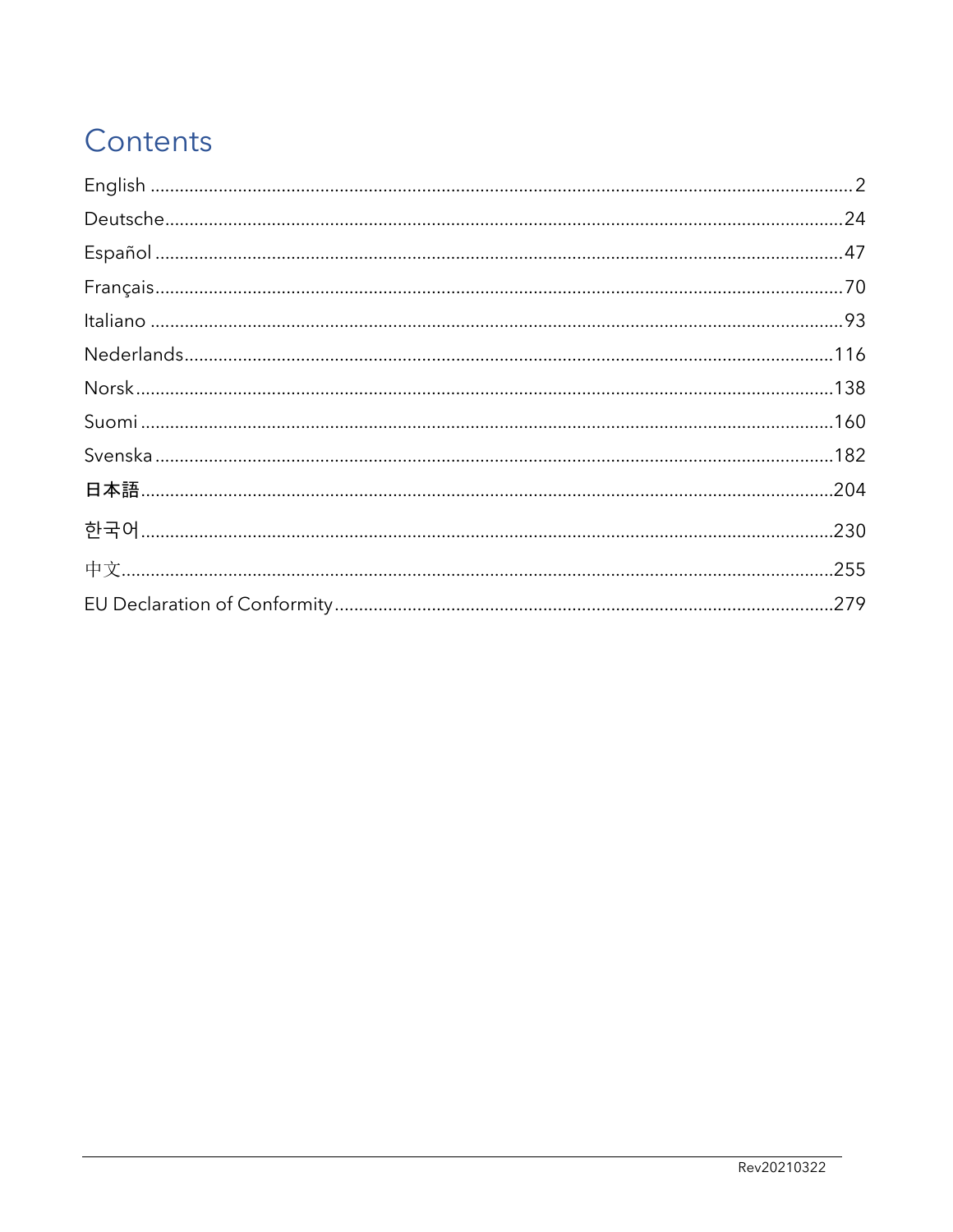# Welcome

Thank you for choosing Tivoli Audio!

# Music System Home - Generation 2

Wi-Fi / DAB+\* / AM / FM / Bluetooth® All-in-one System

Combining vintage design, high-performance audio and modern technology, the Music System Home Generation 2 supports a variety of streaming services with the help of AirPlay 2 and Google Chromecast. The audio performance and dynamic range creates room filling audio and is a perfect companion to your entertainment system with a variety of ways to connect to your television. The embodiment of smart home audio and design, the Music System Home will connect you with the music and audio content you love.

Please take a moment to read this owner's manual and the safety instructions. If you have any questions, please do not hesitate to contact your dealer or Tivoli Audio.

\*DAB is only available in supported countries.

Please save the original packing should you ever need to ship your radio. When packaging is no longer needed, please recycle.

#### Packed with your Music System Home you should find:

- (1) External Power Supply and accompanying cord
- (1) FM/DAB Telescopic Antenna
- (1) AM Antenna
- (4) Removable feet

Please contact your dealer or Tivoli Audio if any of these items are missing.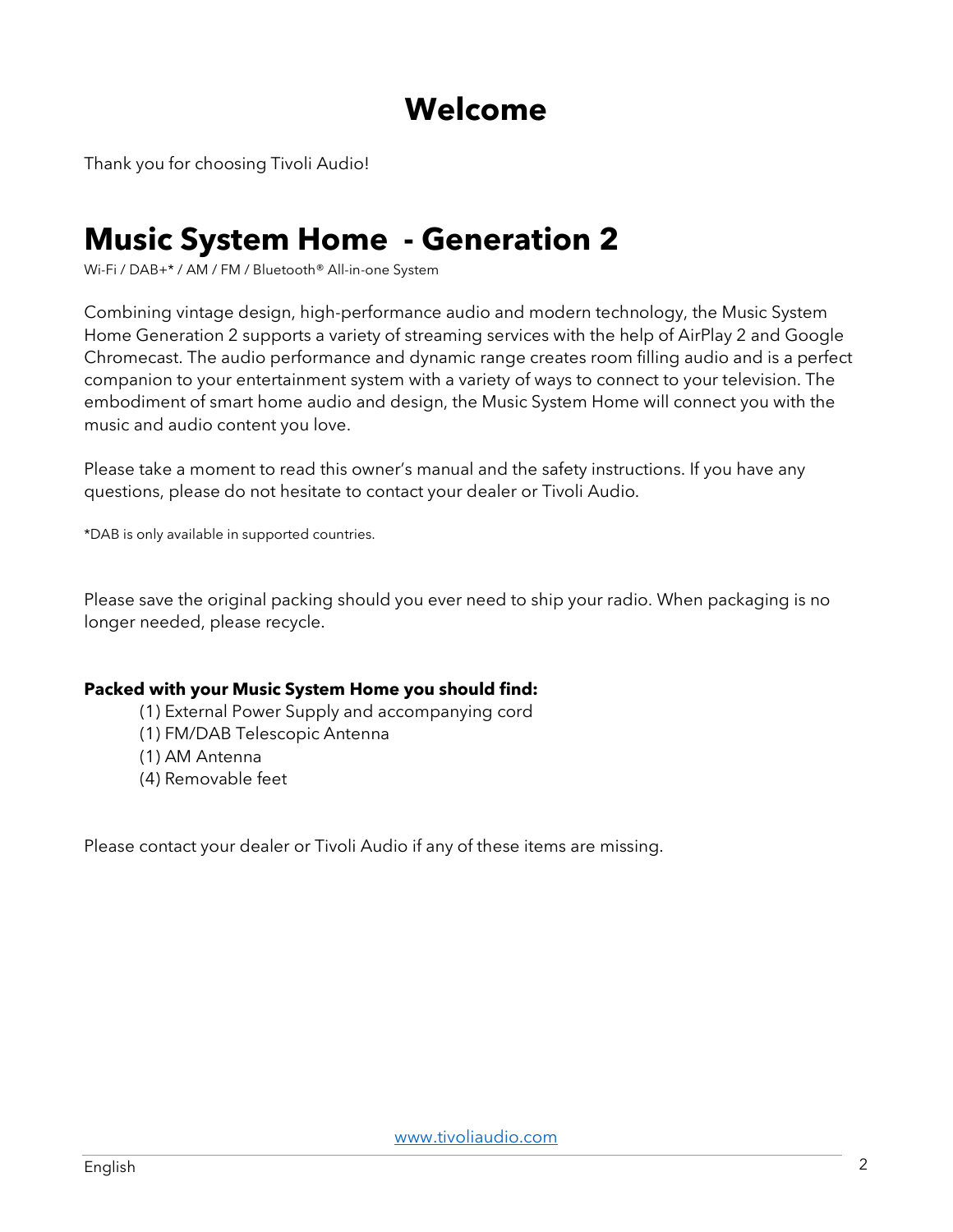# Guide to Features

# Front Panel



1. POWER/SOURCE/VOLUME KNOB: Push and hold to turn the unit on or off. Short press to cycle between WiFi, FM, DAB (if available), Bluetooth, and Auxiliary. Rotate right to increase volume, rotate left to decrease volume.

#### 2. BEZEL CONTROL

In FM/AM/DAB mode: Turn left to tune down. Turn right to tune up. Short press to add a station to your presets. Double press to reload DAB station list or go to next FM/AM station. In Bluetooth mode: Turn left to go to previous track. Turn right to go to next track. Short press to play/pause. Push and hold to enter Bluetooth pairing mode. In WiFi Streaming mode: Turn left to go to previous track. Turn right to go to next track. Short press to play/pause.

3. **SETTINGS/ACTION KNOB:** The Settings menu allows you to use additional features such as the built in Sleep Timer, Alarm, and Brightness control. See the "Settings" section of this manual for more information.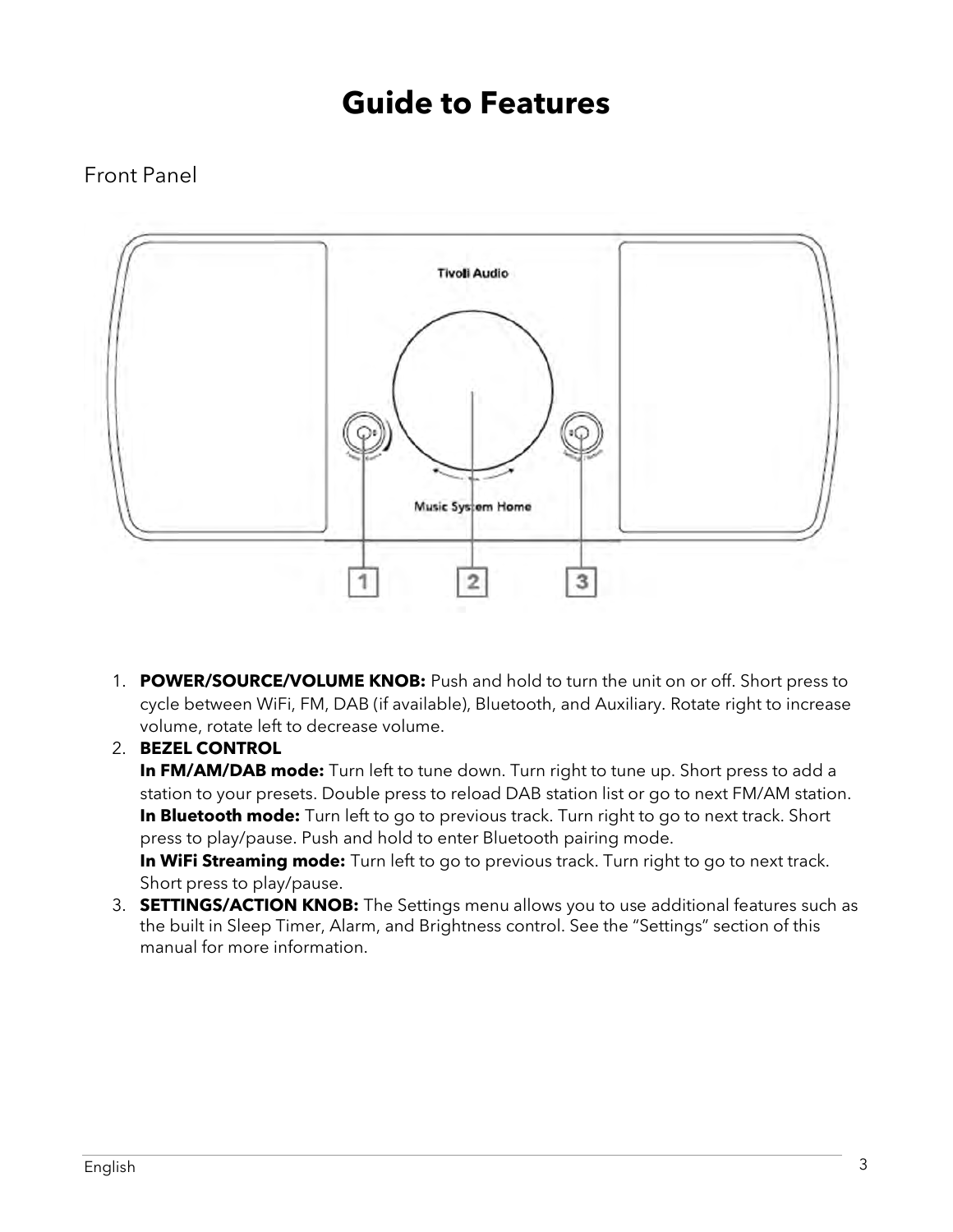Rear Panel



- 4. **ETHERNET:** Optional connection for your Music System Home to connect to your home network via ethernet cable instead of WiFi.
- 5. **SETUP:** Tap to enable your speaker to be connected to your home network.
- 6. SUB: Press to connect to a Bluetooth-enabled Model Sub. Consult the "Sub Out" section of the manual for more information.
- 7. **SERVICE:** Service port. Only for use by an Authorized Tivoli service center.
- 8. **AUX IN:** Plug in audio directly for a standalone experience.
- 9. HEADPHONE OUT: Connect a headset (not included) to this variable stereo output for private listening.
- 10. **OPTICAL IN:** Plug in audio directly for a standalone experience. Perfect for A/V receivers and TVs.
- 11. DC Power: Plug in the provided Tivoli Audio power adapter to power your Music System Home.
- 12. AM Antenna: Insert the included AM antenna into this 3.5mm jack.
- 13. FM/DAB Antenna: Connection for pre-installed FM/DAB antenna.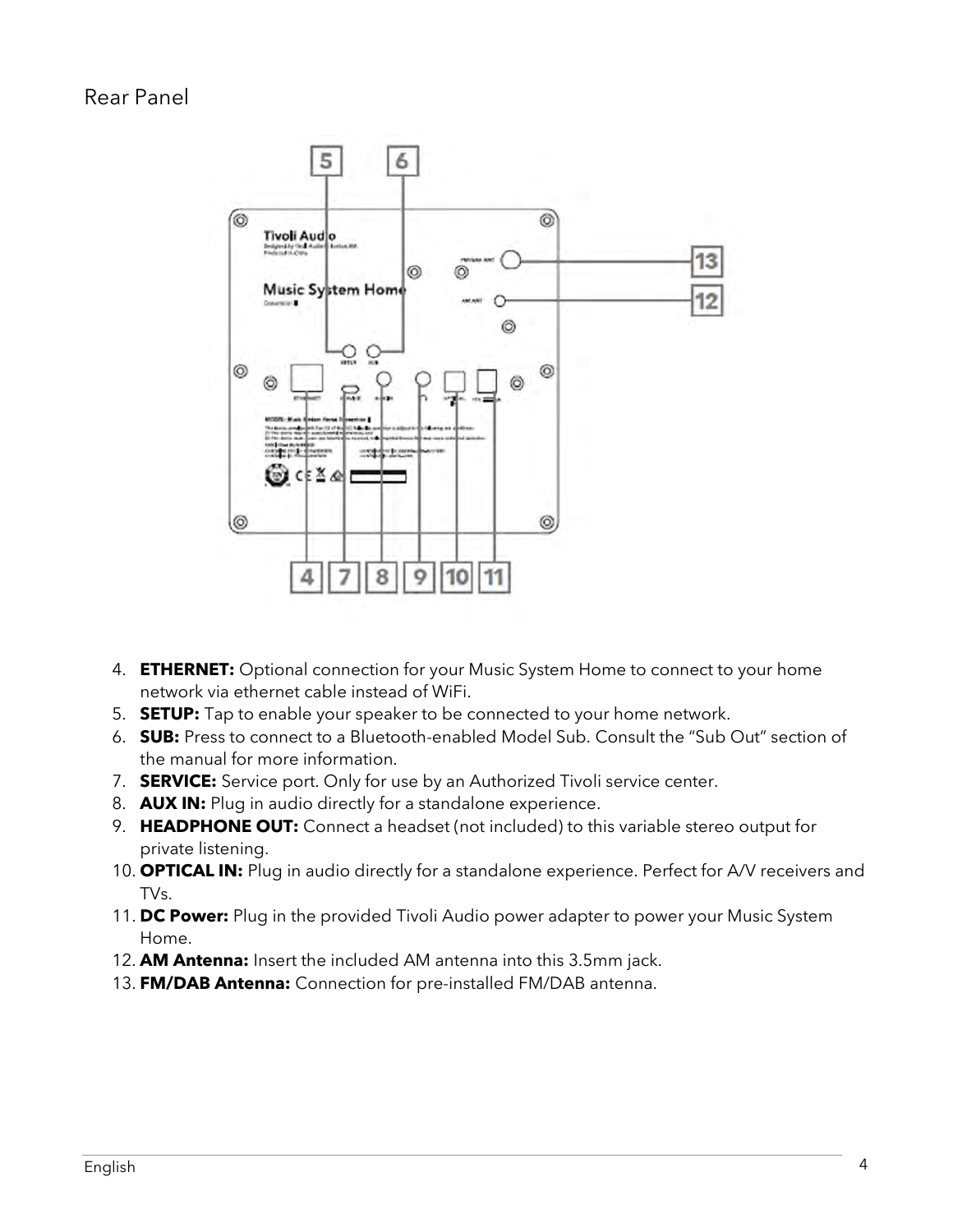# WiFi Mode

#### Setting up your Music System Home on WiFi with Google Home

- 1. Turn on your unit by short pressing the power knob.
- 2. On your radio, short press the power knob until the screen on the Music System Home says "WiFi". Wait for the screen on the unit to show "WiFi Setup Enabled"
- 3. Install the Google Home app by downloading the Google Home app on your Chromecast enabled smart phone/tablet.
- 4. Make sure to connect your smart phone/tablet to the same network that you intend to use to set up your Music System Home with Chromecast built-in™.
- 5. Open the Google Home app by tapping the app icon on your smart phone/tablet.
- 6. Tap Get Started or the "+" sign in the corner.
- 7. Tap "Set up device".

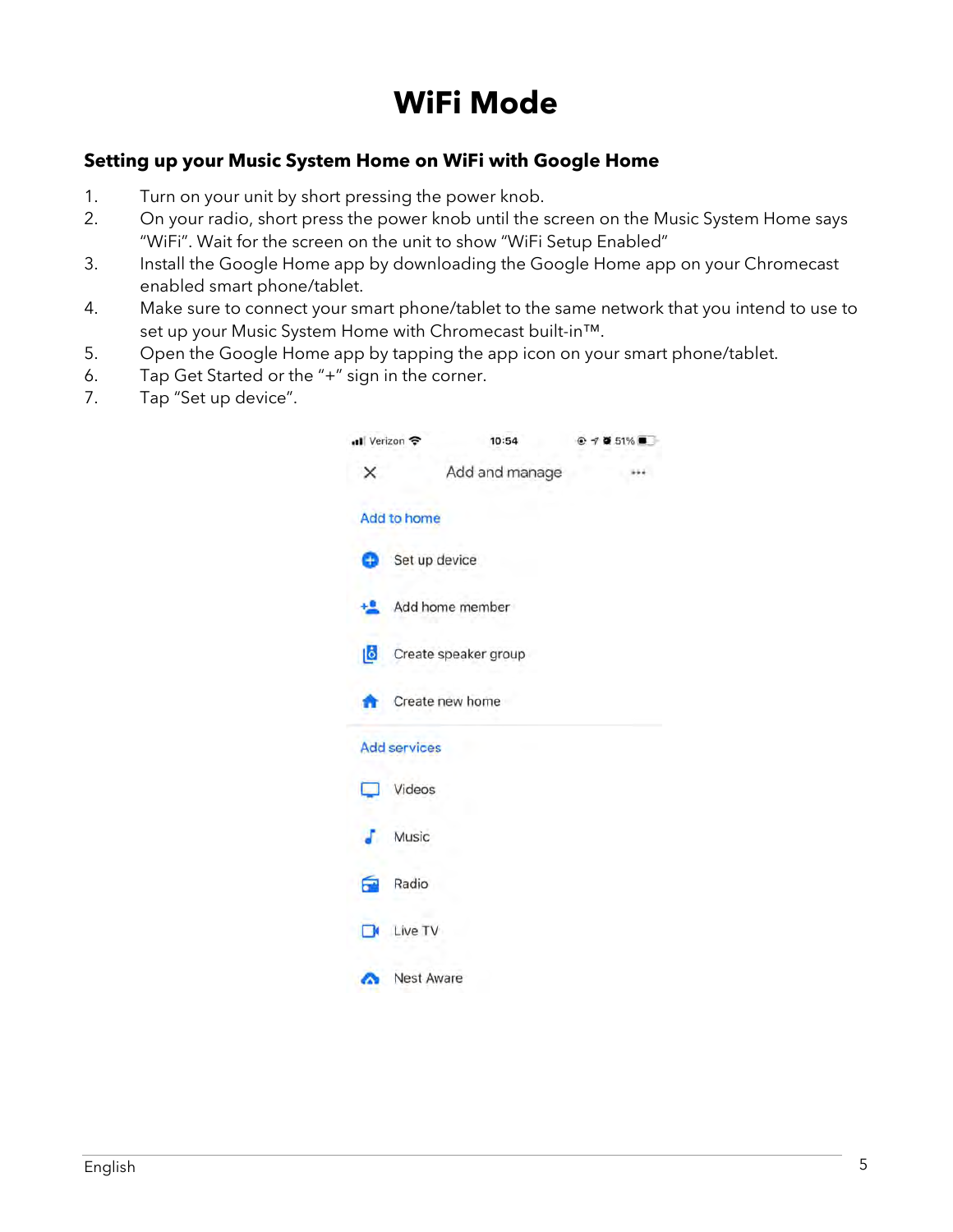- 8. Tap "Set up new devices in your home".
	- 10:54

 $@ 4051\%$ 

 $\cdots$ 

≺

# Set up

Set up new devices or add existing devices and services to your home

#### New devices



Set up new devices

Google Home, Chromecast, Smart Displays, devices labeled Made for Google like C by GE smart bulbs, and Philips Hue Bluetooth (without Hue Bridge)

#### Works with Google

GD

#### Have something already set up?

Link your smart home services like Philips Hue (with Hue Bridge) and TP-Link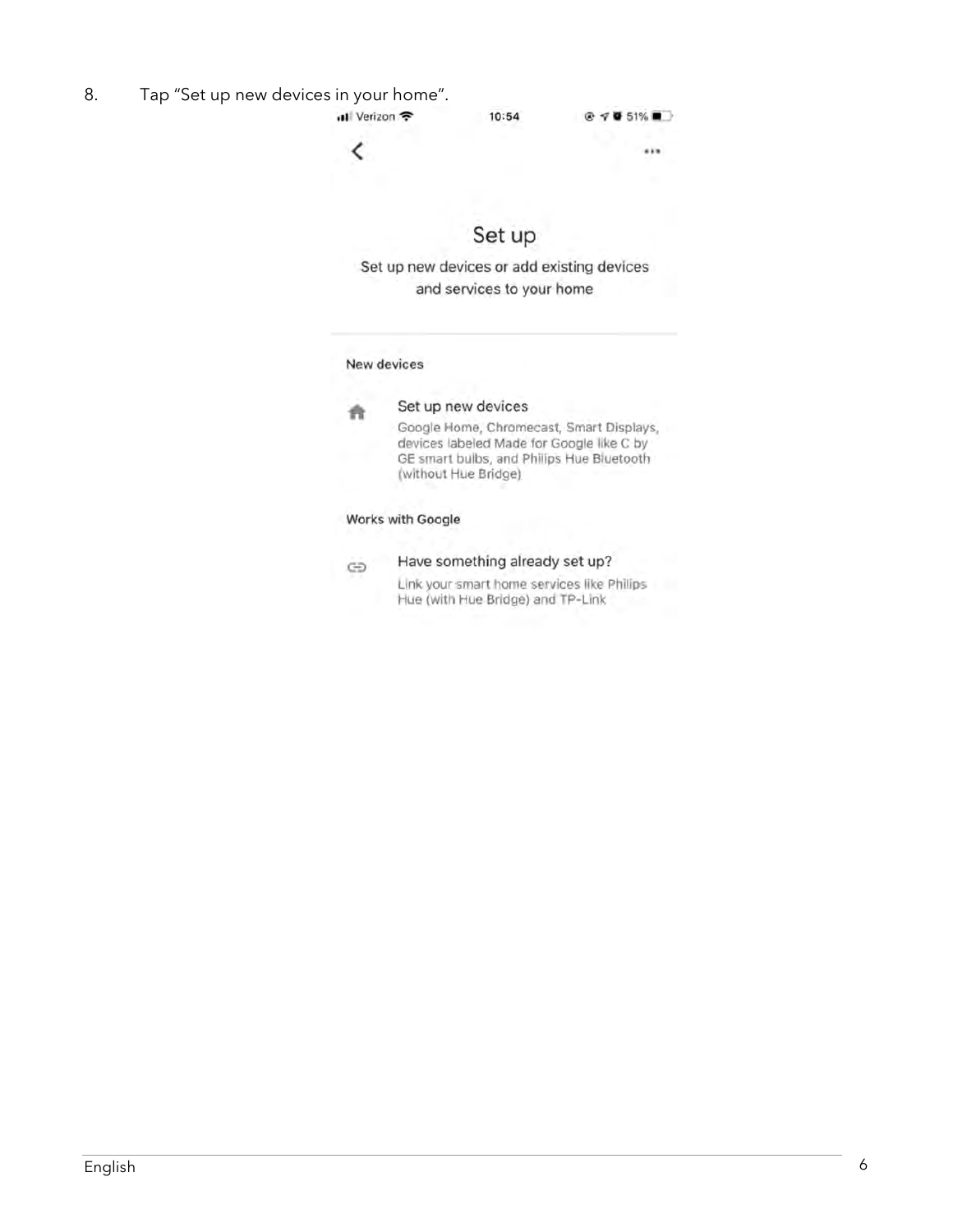9. Tap "Home" or if you have other homes, the Home on the screen you wish to add your Music System Home to. Tap "Next".





10. If you haven't already done so, turn on your phone's Bluetooth connection. This allows your WiFi information to be sent reliably to the speaker.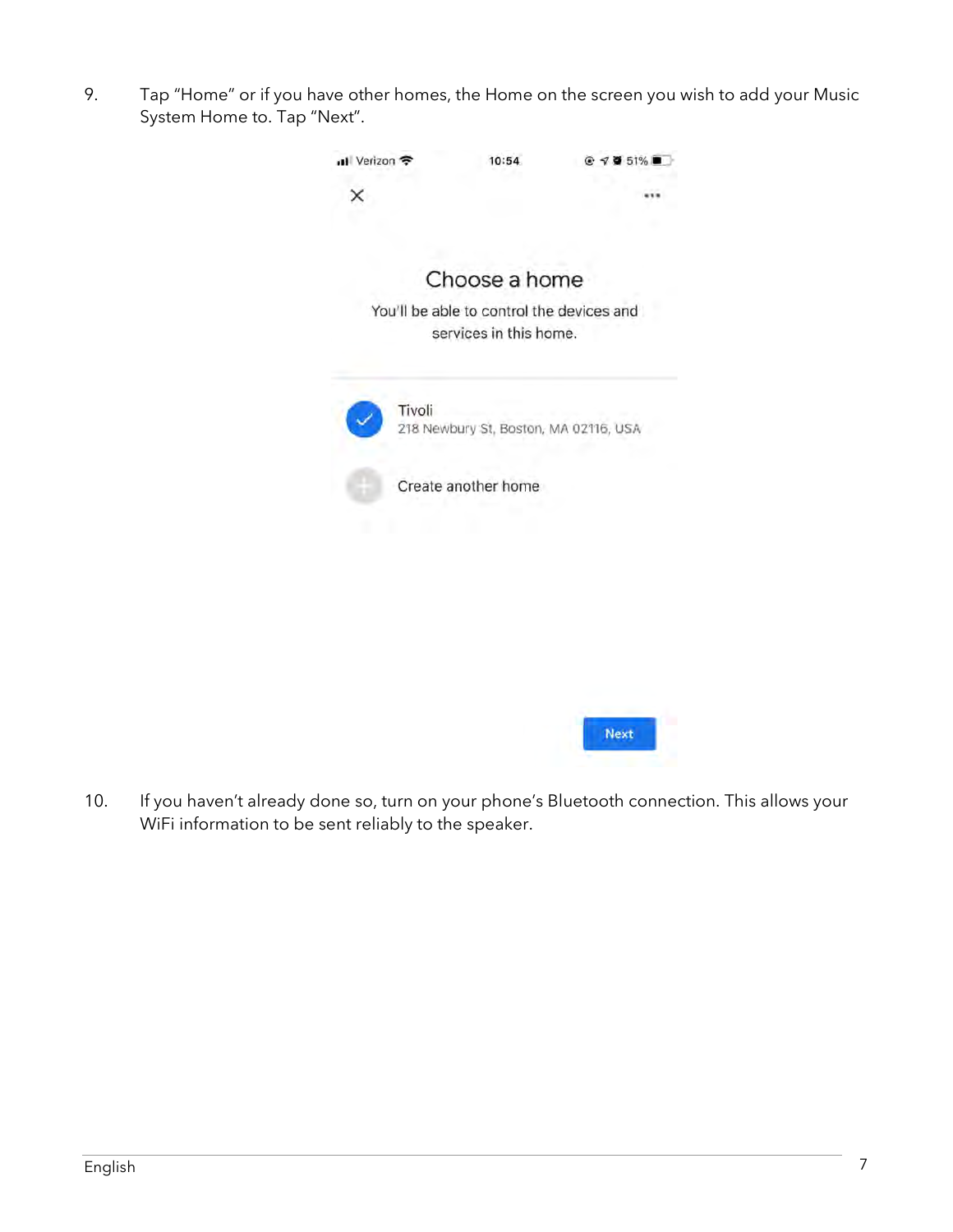11. You should see "Tivoli Audio Music System Home" found on the screen. Tap "Yes".

| Verizon * |                | 10:54                          |                                            |
|-----------|----------------|--------------------------------|--------------------------------------------|
|           |                |                                |                                            |
|           |                | Nearby devices                 |                                            |
|           |                |                                | Choose the device you would like to set up |
|           | MSYH_14E938    |                                | Tivoli Audio Music System Home             |
|           | Office speaker | Tivoli Audio Model One Digital |                                            |
|           |                | Set up a different device      |                                            |
|           |                |                                |                                            |

Not Now

Next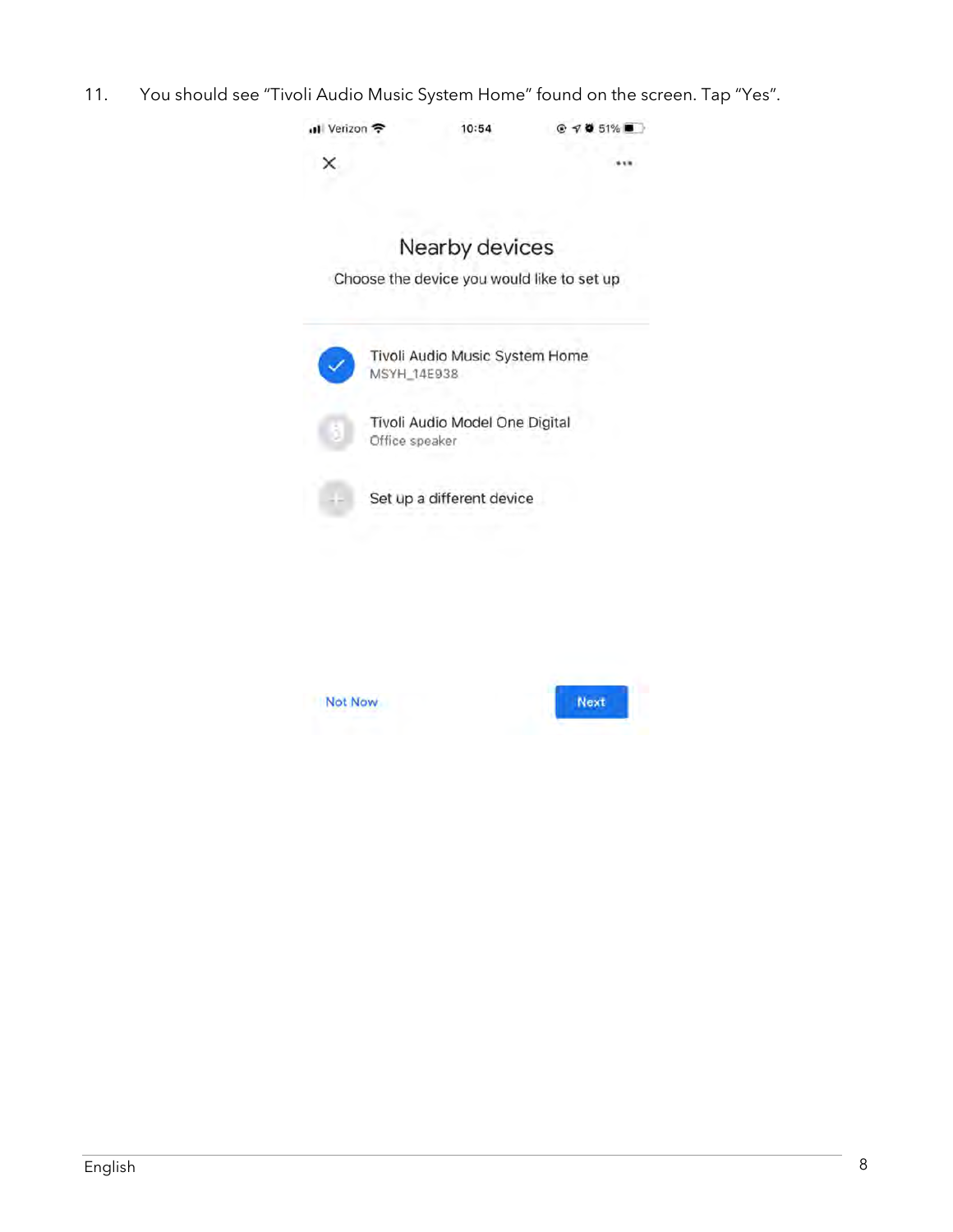12. Select "Yes" when you hear the sound from the speaker.

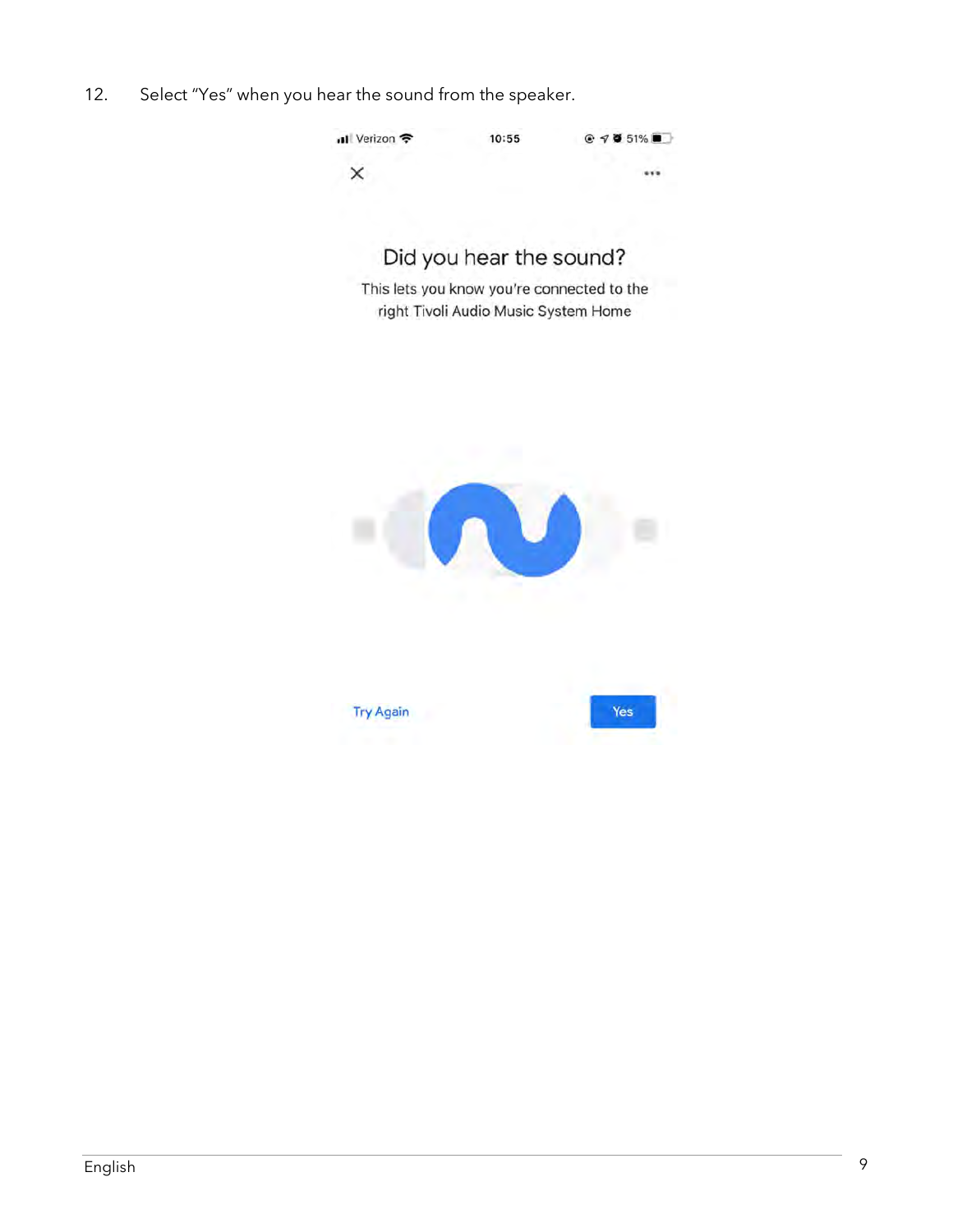13. Decide whether or not you would like to opt into Google's crash reports. There is no wrong answer!

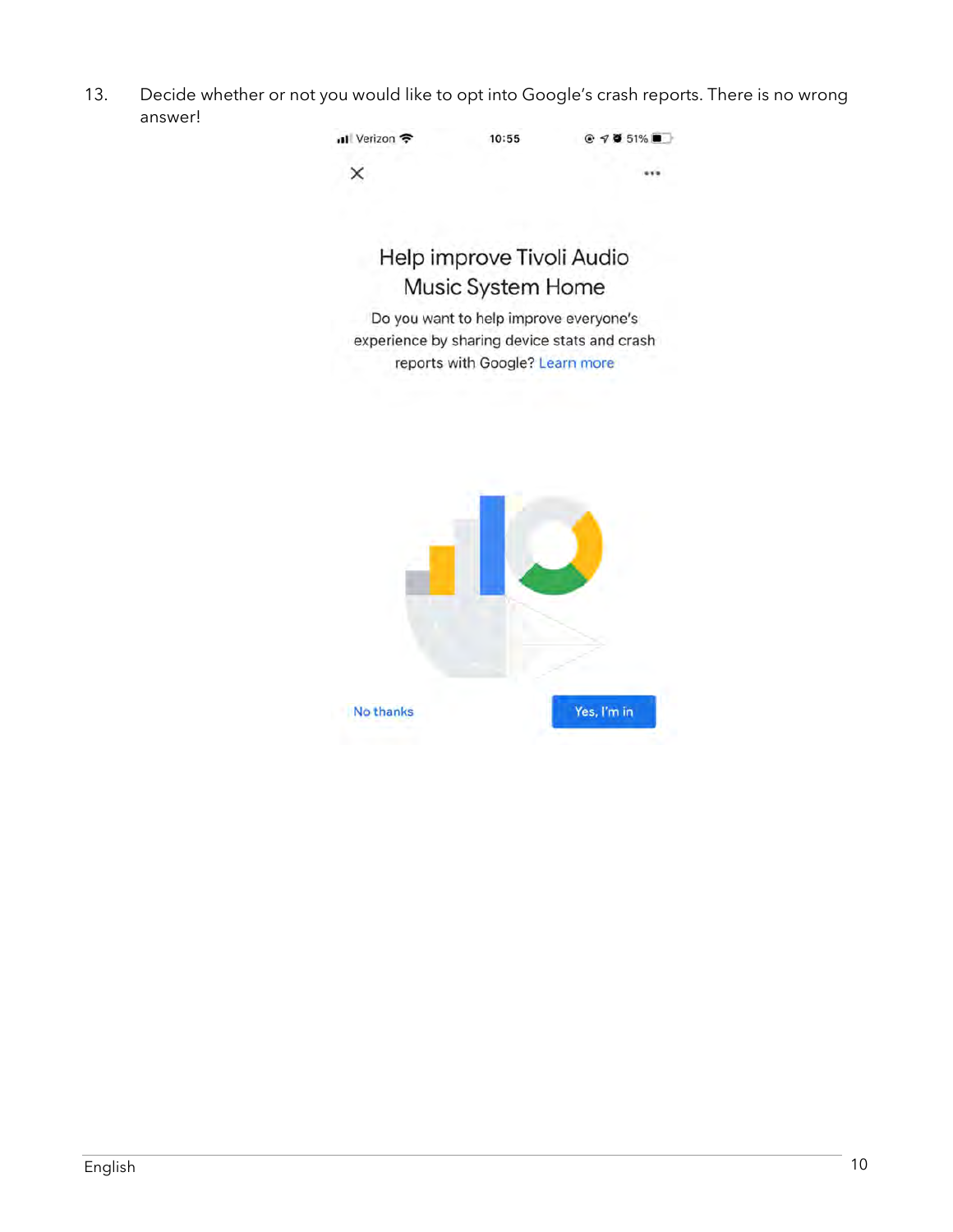14. Choose a location for your device, for example "Living Room". Select "Next".

| ull Verizon 중 | 16:46              | $Q \not\in \mathbf{0}$ 68% |
|---------------|--------------------|----------------------------|
| x             |                    |                            |
|               | Front Yard         |                            |
|               | Garage             |                            |
|               | Hallway            |                            |
|               | Kitchen            |                            |
|               | <b>Living Room</b> |                            |
|               | Master Bedroom     |                            |
|               | Office             |                            |
|               | Shed               |                            |
|               | Add custom room    |                            |
|               |                    | Next                       |

15. Name your device whatever you would like to name it, and select "Next".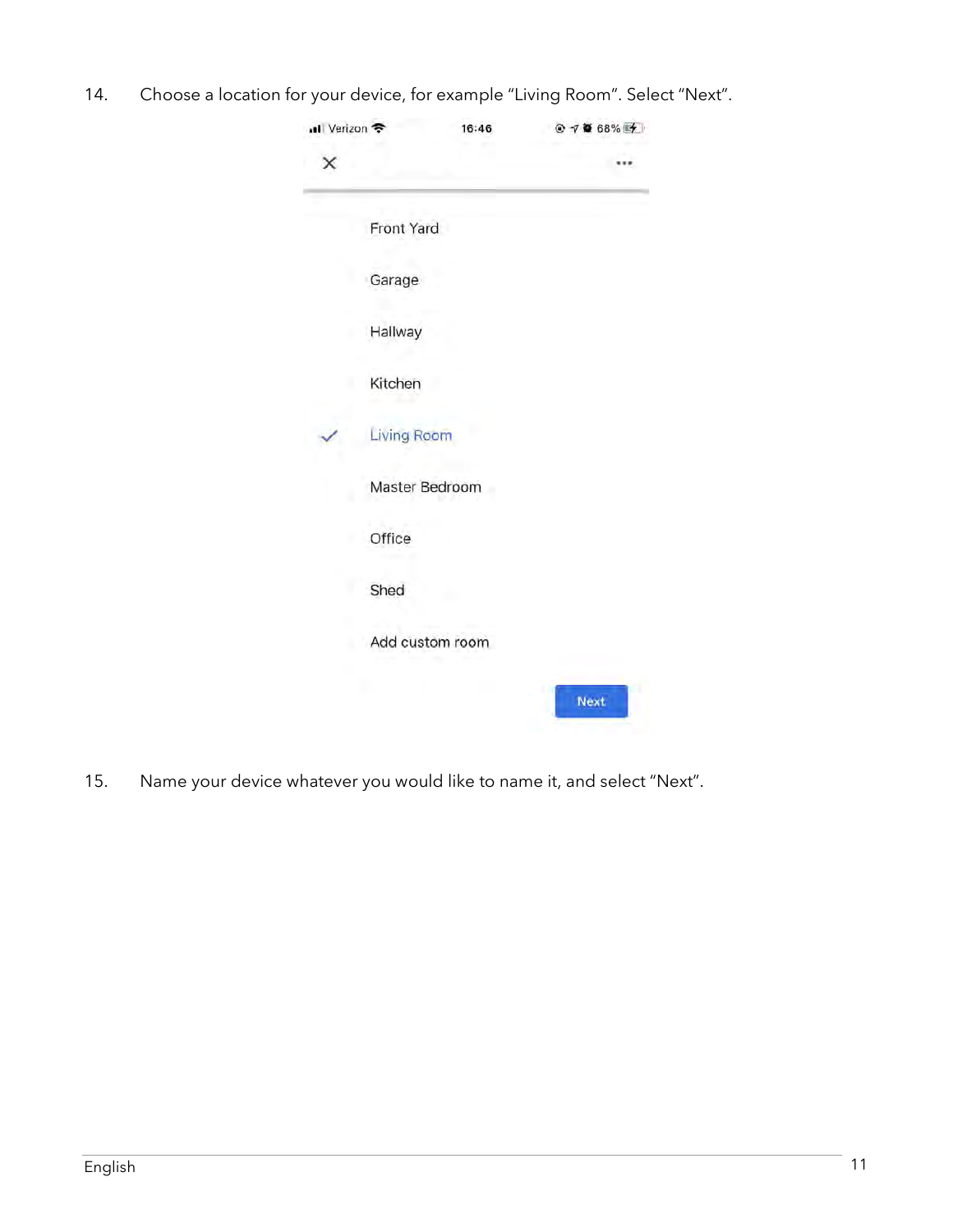16. Select the WiFi network you would like your speaker to be on, and select "Next".



# Connect to Wi-Fi

Choose the Wi-Fi network you'd like to use with your Tivoli Audio Music System Home.

|               | ۹<br>-63 |             |                |
|---------------|----------|-------------|----------------|
|               |          |             |                |
|               |          |             |                |
| <b>Cancel</b> |          | Weit!<br>a. | <b>COMPANY</b> |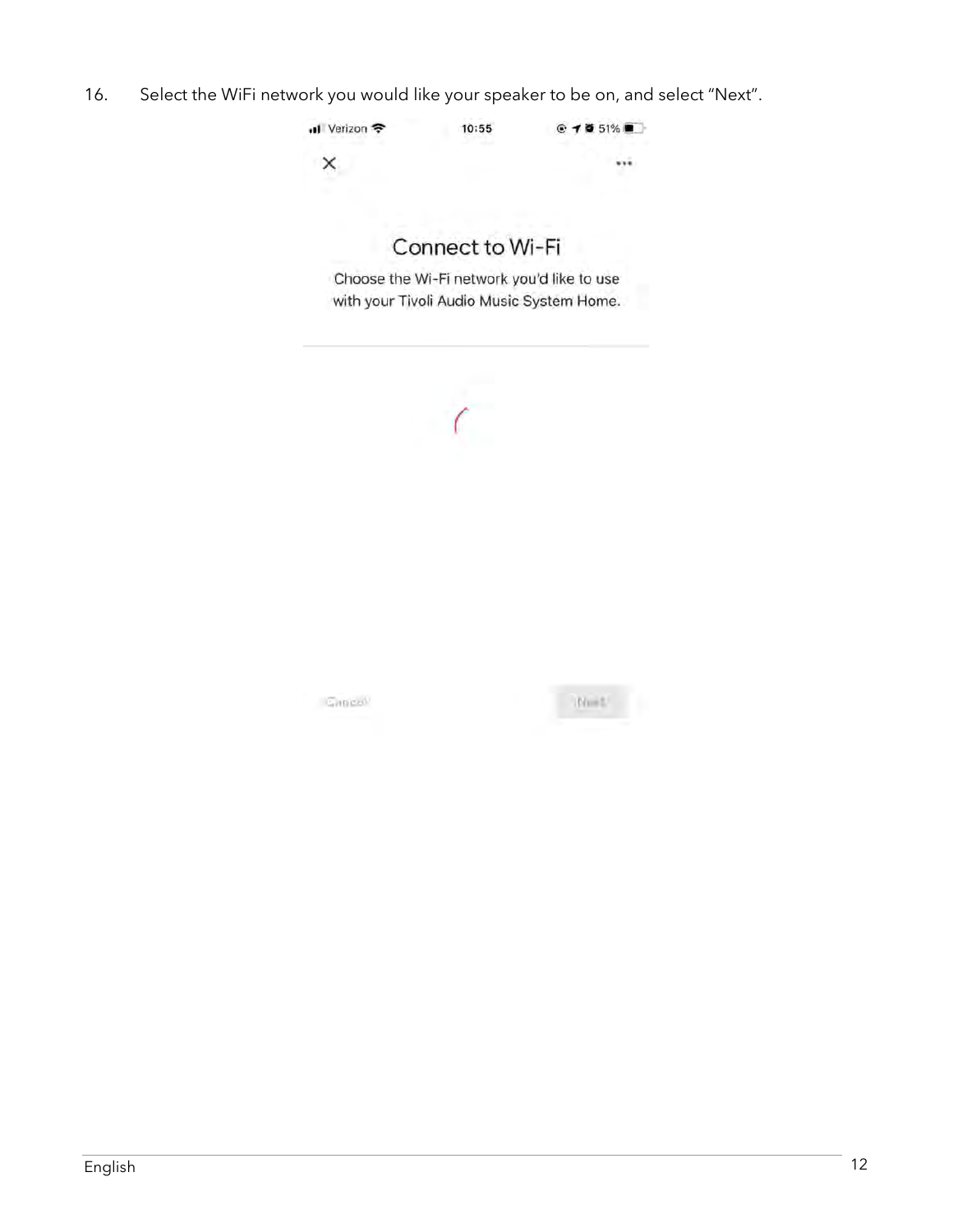17. Wait while your Music System Home connects to your WiFi network, until you briefly see "Connected" on your device's screen as well as "Connected" on the Music System Home's screen.



- 18. If you would like to link your Google account to your Music System Home, you can choose to do so on this screen.
- 19. After reading the disclaimers about Google Assistant, select "Next".
- 20. If you wish to link any music services, can do so at this screen. If not, select "Not now".
- 21. Your Music System Home is ready to play music! Hit "Next", and then "Continue".

Once connected, stream the entertainment you love from your phone, tablet or laptop to your speaker.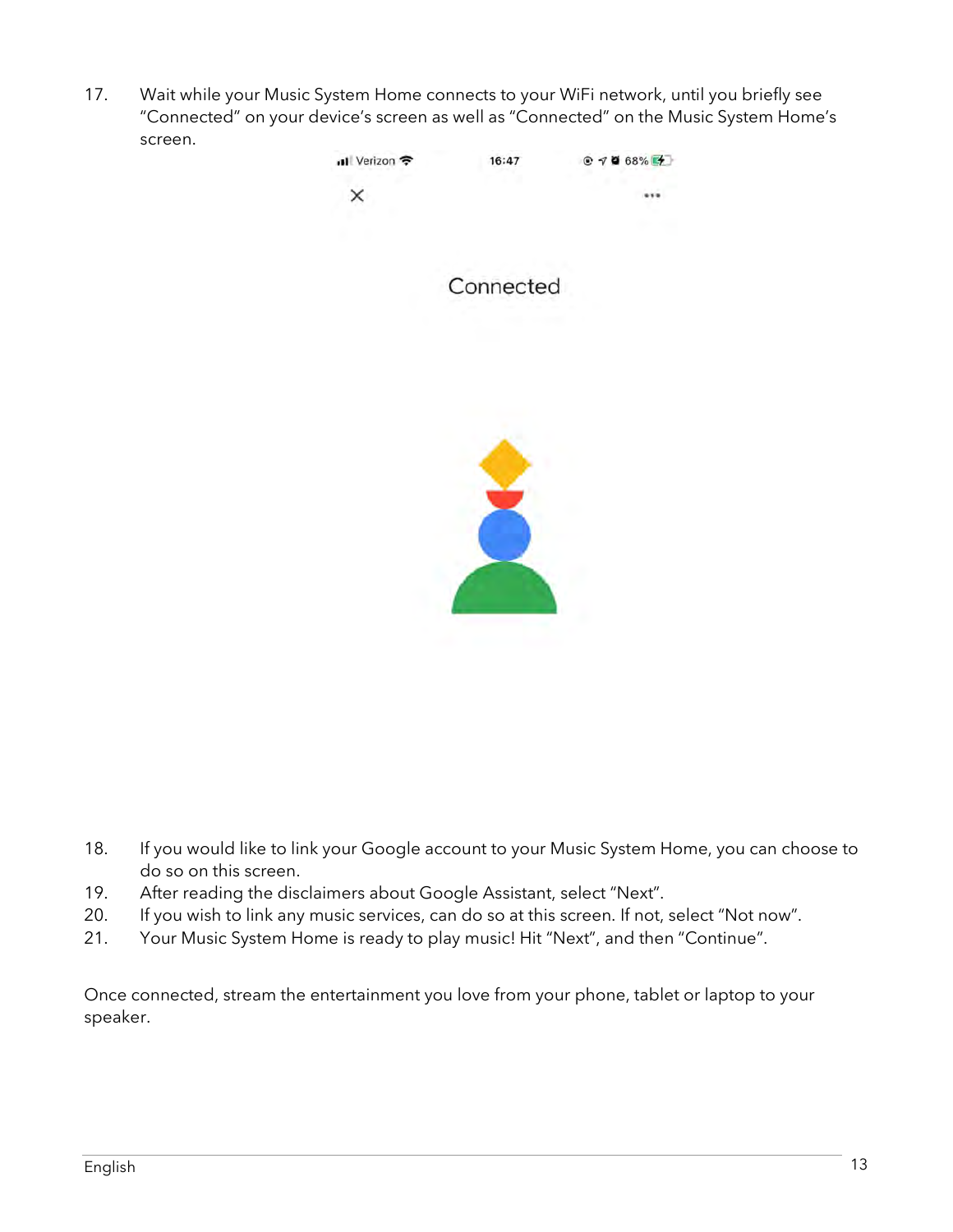#### Setting up your Music System Home on WiFi with Apple AirPlay2

Requires an iPhone, iPad, or iPod touch with iOS 11.4 or later or Mac with iTunes 12.8 or later

- 1. Turn on your unit by short pressing the power knob.
- 2. On your radio, short press the power knob until the screen on the Music System Home says "WiFi". Wait for the screen on the unit to show "WiFi Setup Enabled".
- 3. On your iOS device, go to WiFi Settings. Make sure to connect your iOS device to the network that you intend to use your Music System Home.
- 4. Scroll down to "Set Up New AirPlay Speaker…", and select "MSYH\_XXXXXX".

| ull Verizon 중                                                                                                                      | 10:40 | $Q \leq 0.55\%$                         |
|------------------------------------------------------------------------------------------------------------------------------------|-------|-----------------------------------------|
| < Settings                                                                                                                         | Wi-Fi |                                         |
| $\cdots$                                                                                                                           |       |                                         |
| slowadams                                                                                                                          |       | $\mathbf{a} \in (i)$                    |
| UqtbBHX4Tt                                                                                                                         |       | $\hat{=}$ $\hat{=}$ $\hat{=}$ $\hat{=}$ |
| <b>XFINITY</b>                                                                                                                     |       | $\mathbf{A} \in \mathbf{I}$             |
| xfinitywifi                                                                                                                        |       | $\widehat{\mathcal{F}}$ (i)             |
| Other                                                                                                                              |       |                                         |
| SET UP NEW AIRPLAY SPEAKER                                                                                                         |       |                                         |
| <b>MSYH 14E938</b>                                                                                                                 |       |                                         |
| Ask to Join Networks                                                                                                               |       | $Off$ $>$                               |
| Known networks will be joined automatically. If no known<br>networks are available, you will have to manually select a<br>network. |       |                                         |
| Auto-Join Hotspot                                                                                                                  |       | Ask to Join                             |
| Allow this device to automatically discover nearby personal<br>hotspots when no WI-Fi network is available.                        |       |                                         |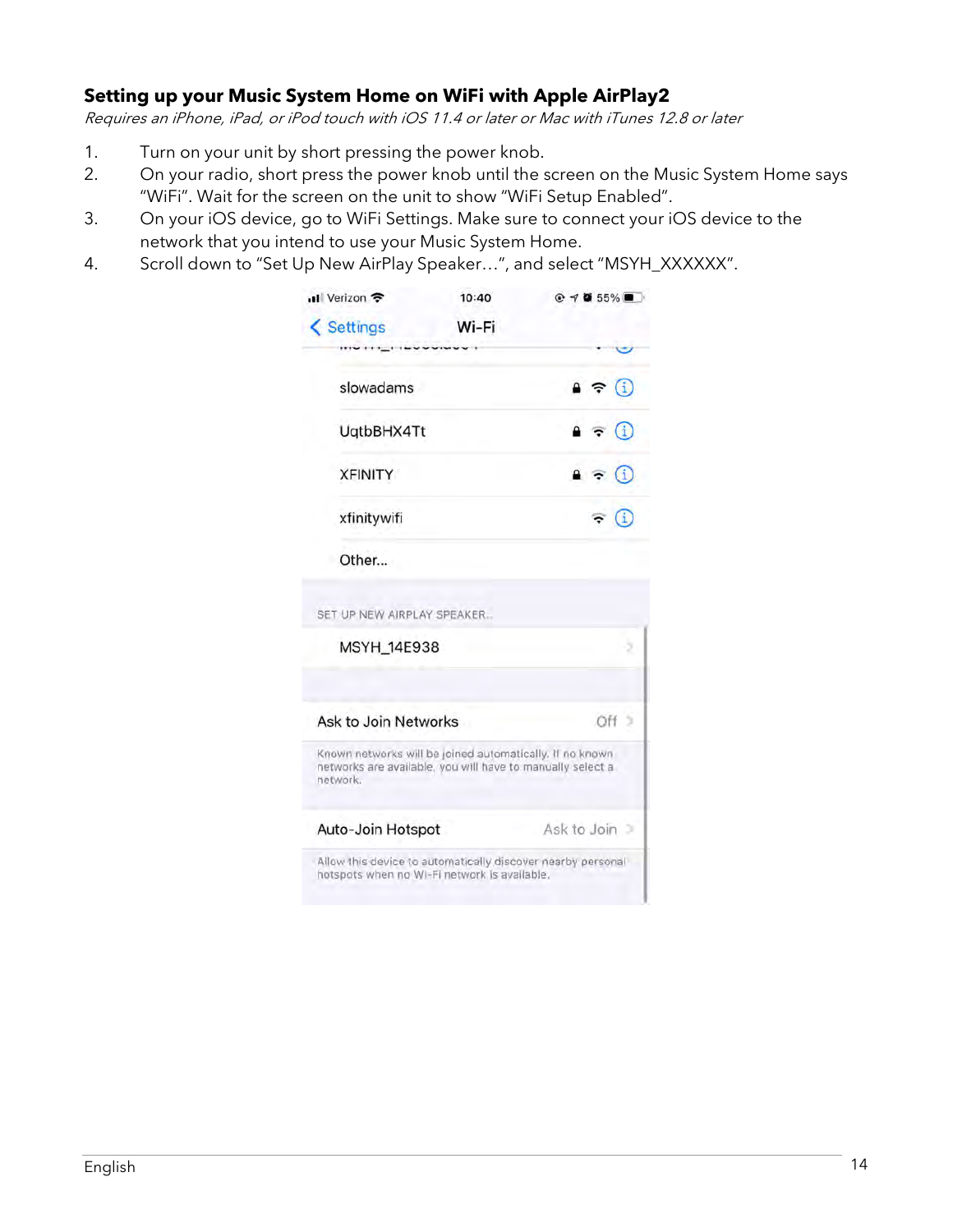- 5. Rename your speaker (recommended), and create a password (optional).
- 6. Select "Next" and wait for the connection.

| Cancel              | <b>AirPlay Setup</b><br>This AirPlay speaker will be set up to join<br>"ATLANTIC AVE". | <b>Next</b> |
|---------------------|----------------------------------------------------------------------------------------|-------------|
|                     |                                                                                        |             |
|                     |                                                                                        |             |
| <b>NETWORK</b>      |                                                                                        |             |
| <b>ATLANTIC AVE</b> |                                                                                        |             |
| Show Other Networks |                                                                                        |             |
|                     |                                                                                        |             |
|                     | Speaker Name MSYH_14E938                                                               |             |
| SPEAKER PASSWORD    |                                                                                        |             |
| Password Optional   |                                                                                        |             |
| Verify              | Verify Passworth                                                                       |             |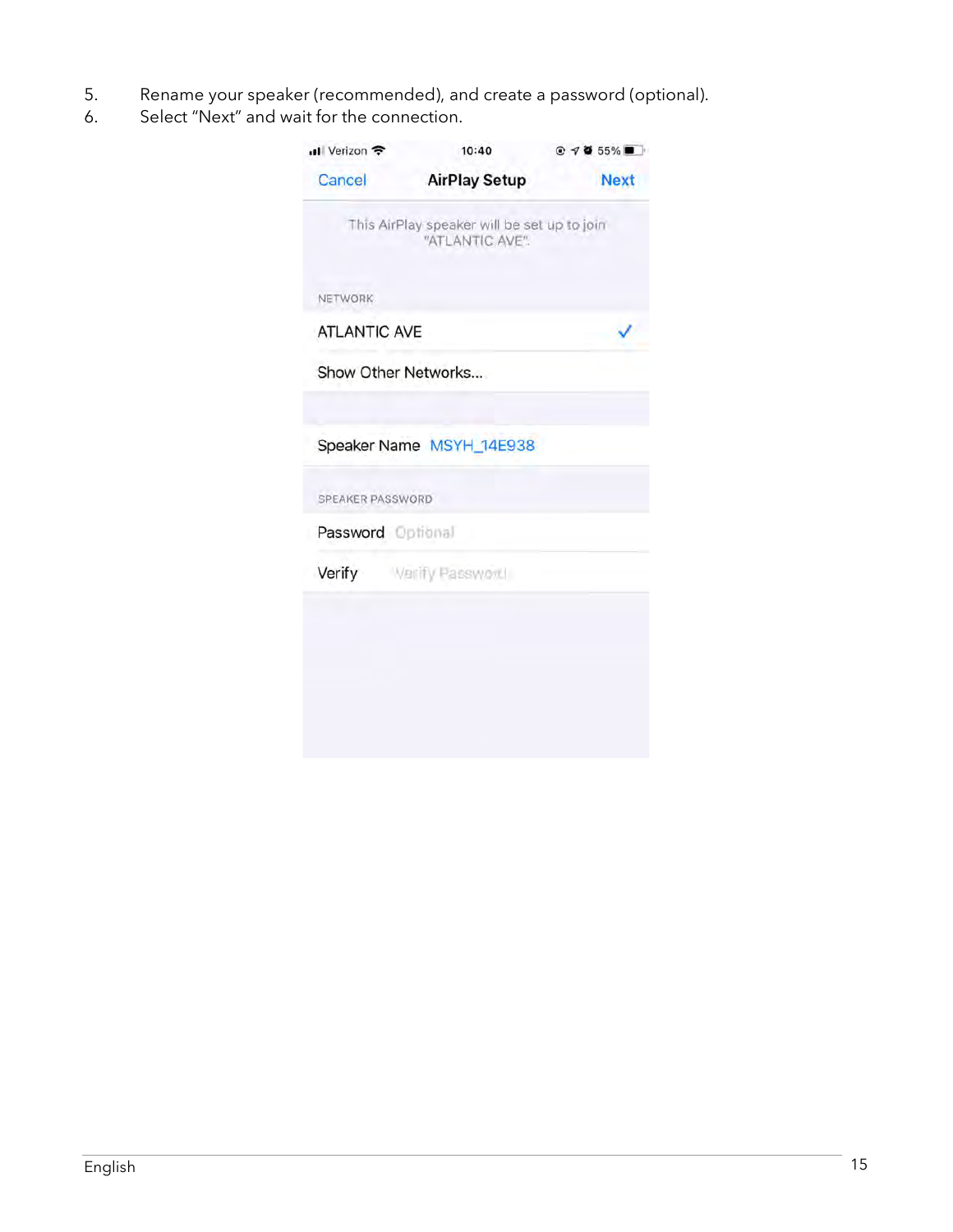7. Wait for the connection confirmation, select "Done".



8. Your speaker is now ready to use with AirPlay 2. With AirPlay 2, you're in control of your audio.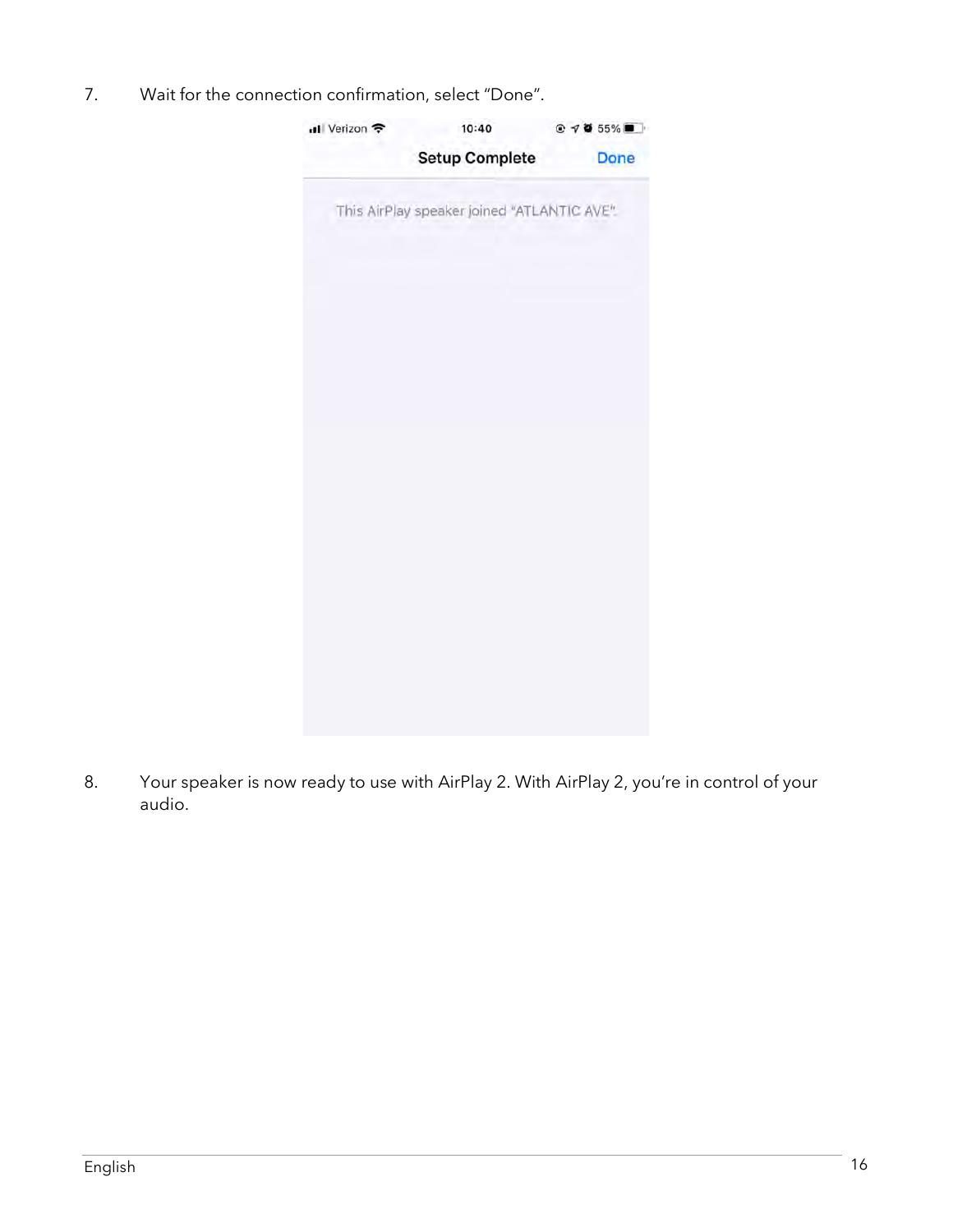#### How to use Chromecast built-in™:

- 1. Open any Chromecast-enabled app.
- 2. Select the CAST button in the app.  $\overline{3}$
- 3. Select the Music System Home.
- 4. Press the PLAY button in the app.

For additional support, please visit support.google.com/chromecast

#### How to use AirPlay 2:

- 1. Connect your iOS device to the same network as your Music System Home.
- 2. On your iOS device, open the Control Center.
- 3. Press and hold the audio card in the upper-right corner, then tap the AirPlay logo.  $\Box$
- 4. Select your Music System Home from the list of available AirPlay devices, and start playing.

For additional support, please visit support.apple.com

#### How to use Spotify Connect:

1. Use your phone, tablet or computer as a remote control for Spotify. Go to spotify.com/connect to learn how.

Add a Spotify playlist to your presets: Use your remote to add a playlist to your saved presets. Simply press and hold the number preset you would like to use and wait for the on-screen confirmation. To delete the preset, hold down the number preset button on the remote control.

\*The Music System Home will need to be set up on WiFi using Airplay 2 or Google Home in order for Spotify connect to operate. Spotify connect may require a premium subscription account.

## Bezel Control

While streaming any music source over WiFi, the Bezel wheel does the following Play/Pause: To play or pause music, short press the Bezel. Next Track: To go to the next track in an album or playlist, rotate the bezel right. **Previous Track:** To go to the previous track in an album or playlist, rotate the bezel left.

# Settings Knob

Please go to the settings section for detailed operation.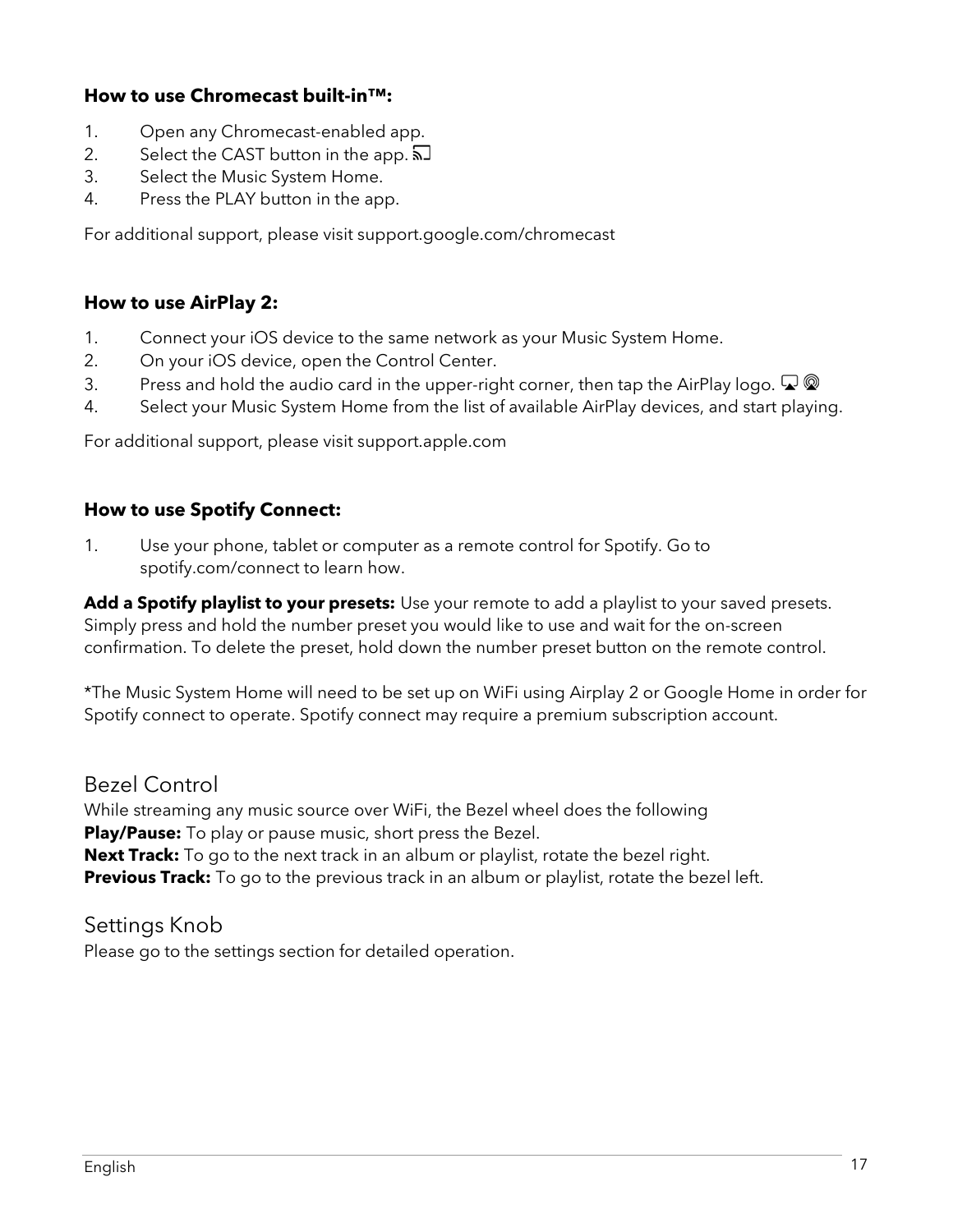# Bluetooth Mode

# Pairing

Your Music System Home can act as a standalone Bluetooth speaker.

- 1. On your radio, short press the POWER/SOURCE/VOLUME KNOB until the screen on the Music System Home says "Bluetooth" in the upper left-hand corner.
- 2. On your radio, press and hold the BEZEL until the screen on the Music System Home says "Pairing Enabled" in the center.
- 3. Go to the Bluetooth settings screen on your phone or tablet.
- 4. Select the device that has a name similar to "MSYH\_XXXXX".
- 5. Once the radio displays "Pairing Success" on its screen, you are paired to the radio.
- 6. You can begin playing your music via Bluetooth.

## Bezel Control

While streaming any music source over Bluetooth, the Bezel wheel does the following:

Play/Pause: To play or pause music, short press the Bezel.

**Next Track:** To go to the next track in an album or playlist, rotate the bezel right.

**Previous Track:** To go to the previous track in an album or playlist, rotate the bezel left.

**Enable Pairing:** To enable pairing, press and hold the Bezel until screen displays "Pairing Enabled".

#### Settings Knob

Please go to the settings section for detailed operation.

# Auxiliary Mode

Your Music System Home can be used as a standalone speaker. Simply use an 1/8" stereo cable to attach any line or headphone level source into the AUX input on the back of your radio. You can control the volume of the speaker using the volume control on the Music System Home or with the volume control of your audio source.

# FM/AM Mode

## Bezel Control

**Manual Tune Up:** To manually tune up to a higher frequency station, rotate the bezel to the right. **Manual Tune Down:** To manually tune down to a lower frequency station, rotate the bezel to the left.

Autoscan Up: To autoscan to a higher frequency, quickly double press the bezel.

Add a station to your preset stations: To add a station to your saved preset stations, press the bezel once. It is also possible to add presets by using your remote. Simply hold the number preset you would like to use, and wait for on-screen confirmation. To delete the preset, either hold down the button on the remote or long press on the bezel control.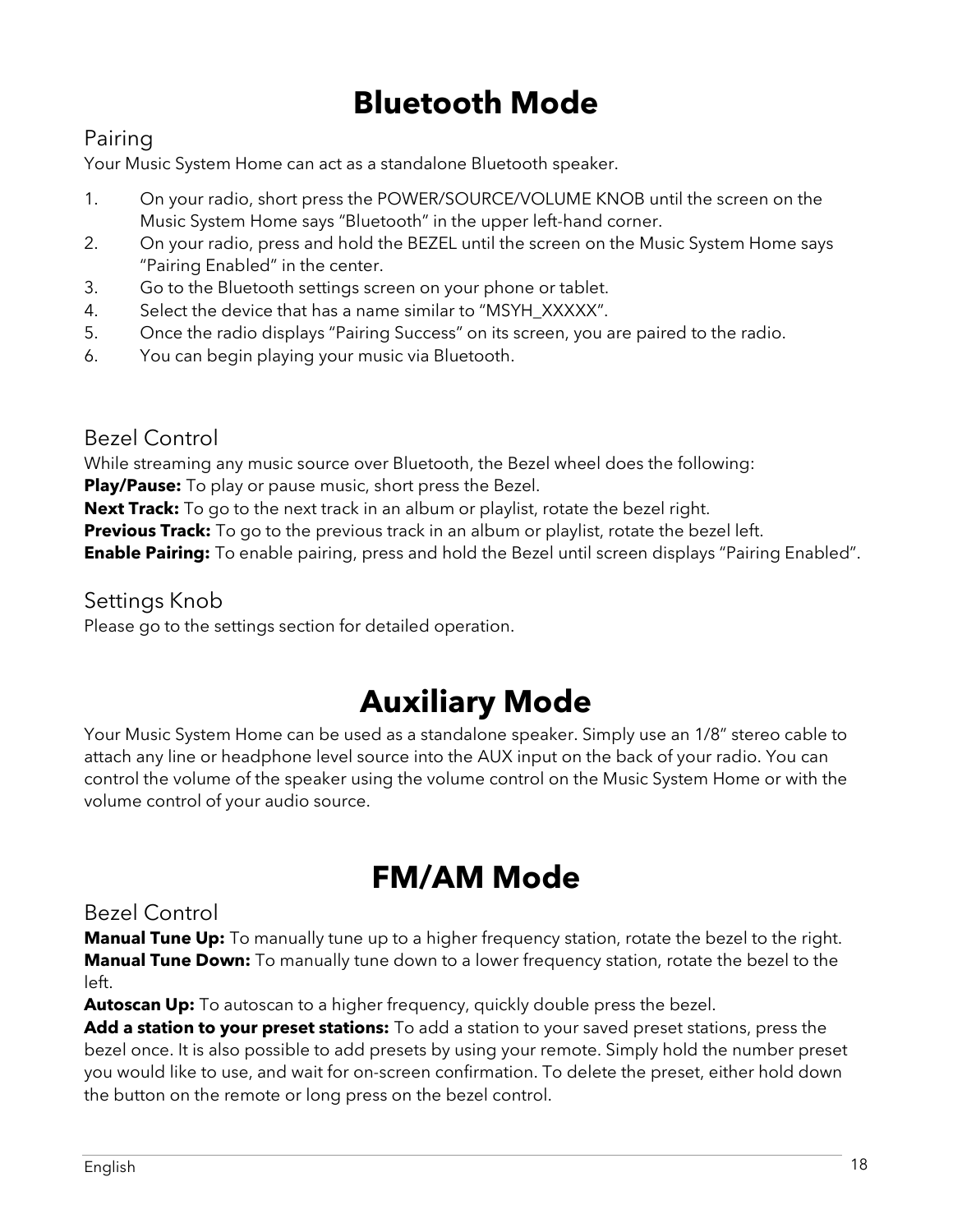# Settings Knob

Please go to the settings section for detailed operation.

# DAB/DAB+/DMB Mode

## Bezel Control

**Manual Tune Up:** To manually tune up to a higher frequency station, rotate the bezel to the right. **Manual Tune Down:** To manually tune down to a lower frequency station, rotate the bezel to the left.

**Rescan:** To rescan for all DAB stations, quickly double press the bezel.

Add a station to your preset stations: To add a station to your saved preset stations, press the bezel once. Once added, you may access it using the remote. It is also possible to add presets by using your remote. Simply hold the number preset you would like to use and wait for on-screen confirmation. To delete the preset, either hold down the button on the remote or long press on the bezel control.

## Settings Knob

Please go to the settings section for detailed operation.

# SUB OUT

To connect your Music System Home to a Model SUB for a 2.1 audio experience. Pressing the SUB button automatically enables a bass cut function, which may be disabled separately through the Settings Menu.

- 1. Connect the receiver to power using the supplied USB cable to a 5V power supply (not included).
- 2. Check the switch on the receiver is set to "Rx".
- 3. Plug one end of the included 3.5mm Adapter into the receiver, the other end into the Line Input of your Model SUB.
- 1. NOTE: The Model SUB must be set to Auxiliary Input mode.
- 4. Short press the "SUB" button on the back of your Music System Home.
- 5. Short press the button on the receiver. The light will start blinking rapidly, indicating pairing mode.
- 6. Once connected, the light on the receiver will flash in an intermittent pulse.

The volume of your Model SUB must be set independently from the Music System Home. If either the Receiver or Music System Home is turned off, the pairing process must be repeated. Please note: The BT Sub Receiver is packaged with the Model SUB.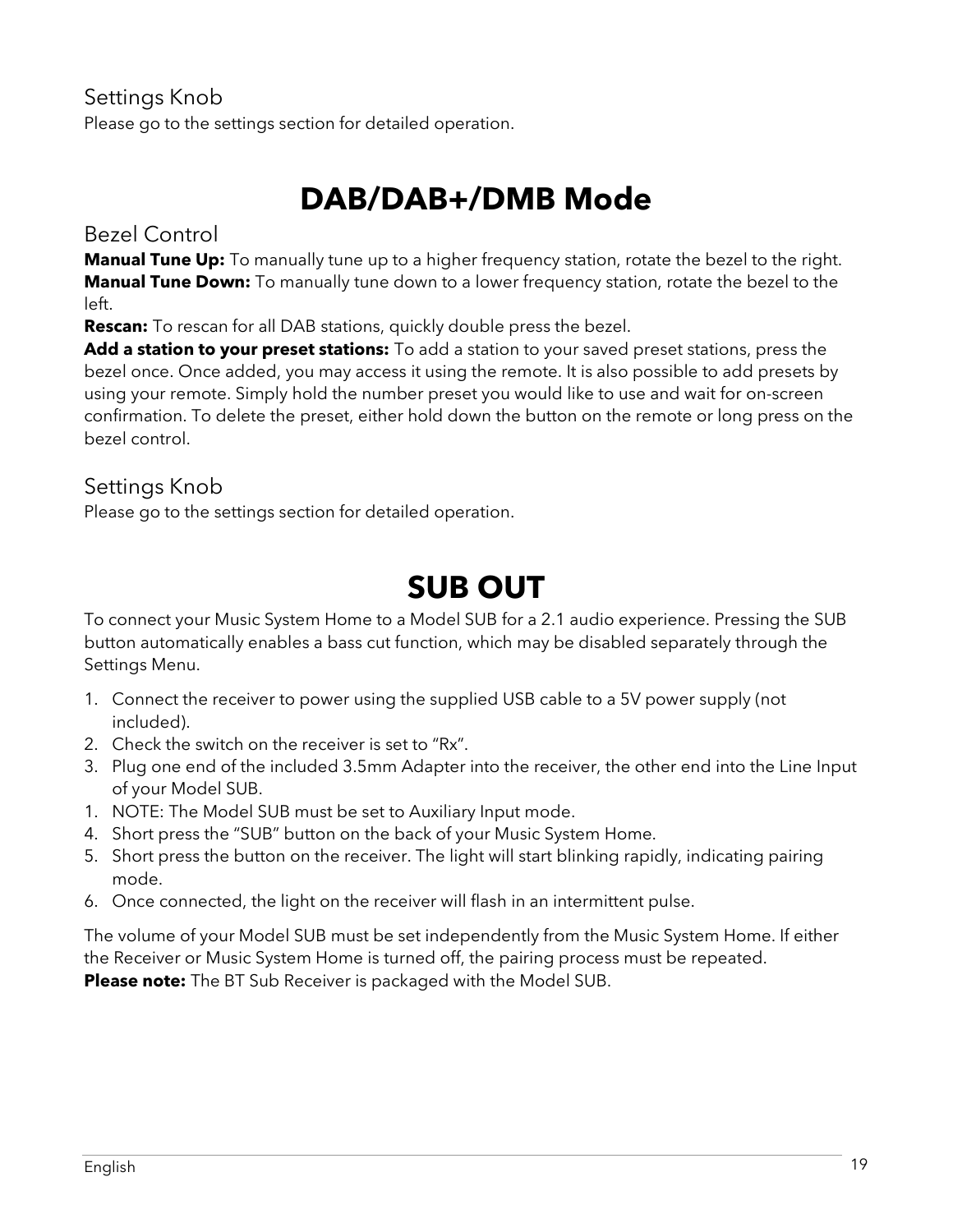# Settings

Note: All of these functions are available through the remote using the  $\heartsuit$  option on the remote as well.

## Clock Set

Manual Time Set: Push the Settings/Action knob, then turn it until "Manual Time Set" appears onscreen.

Push the Settings/Select knob. Select the hour by turning the Settings/Select knob and press it to confirm. Do this again to select the minute, meridian, day, month, and year. To confirm, select YES then press the Settings/Select knob.

**Auto Time Enable:** To allow your Music System Home to update the time via WiFi, FM, or DAB, set to "Enable". Selecting "Disable" will require you to manually set the time.

## Alarm Set

Push the Settings/Select knob, then turn it until "Alarm Set" appears onscreen. Push the Settings/Select knob. Select the hour by turning the Settings/Select knob and press it to confirm. Do this again to select the minute, and whether you would like the alarm to be active. To confirm, select YES then press the Settings/Select knob.

## Sleep Time Set

Push the Settings/Select knob, then turn it until "Sleep Time Set" appears onscreen. Push the Settings/Select knob. Select the hour by turning the Settings/Select knob and press it to confirm. Do this again to select the minute. To confirm, select YES then press the Settings/Select knob.

## Network Set (for Ethernet users)

This is used to connect your Music System Home to an ethernet connection. Push the Settings/Select knob, then turn it until Network Set appears onscreen. Push the Settings/Select knob. Turn the Settings/Select knob to "Ethernet" if using the wired Ethernet port in the back of the Music System Home. If you are using WiFi, ensure that this is set to WiFi. Both cannot be used at the same time.

## FM Scan Strength

In FM Mode, push the Settings/Select knob, then turn it until "FM Scan Strength" appears onscreen. Push the Settings/Select knob. Select the desired scan strength by turning the Settings/Select knob, then push the Settings/Select knob to confirm.

# FM Tuning Step

In FM Mode, push the Settings/Select knob, then turn it until "FM Tuning Step" appears onscreen. Push the Settings/Select knob. Select the desired tuning step for your region by turning the Settings/Select knob, then push the Settings/Select knob to confirm.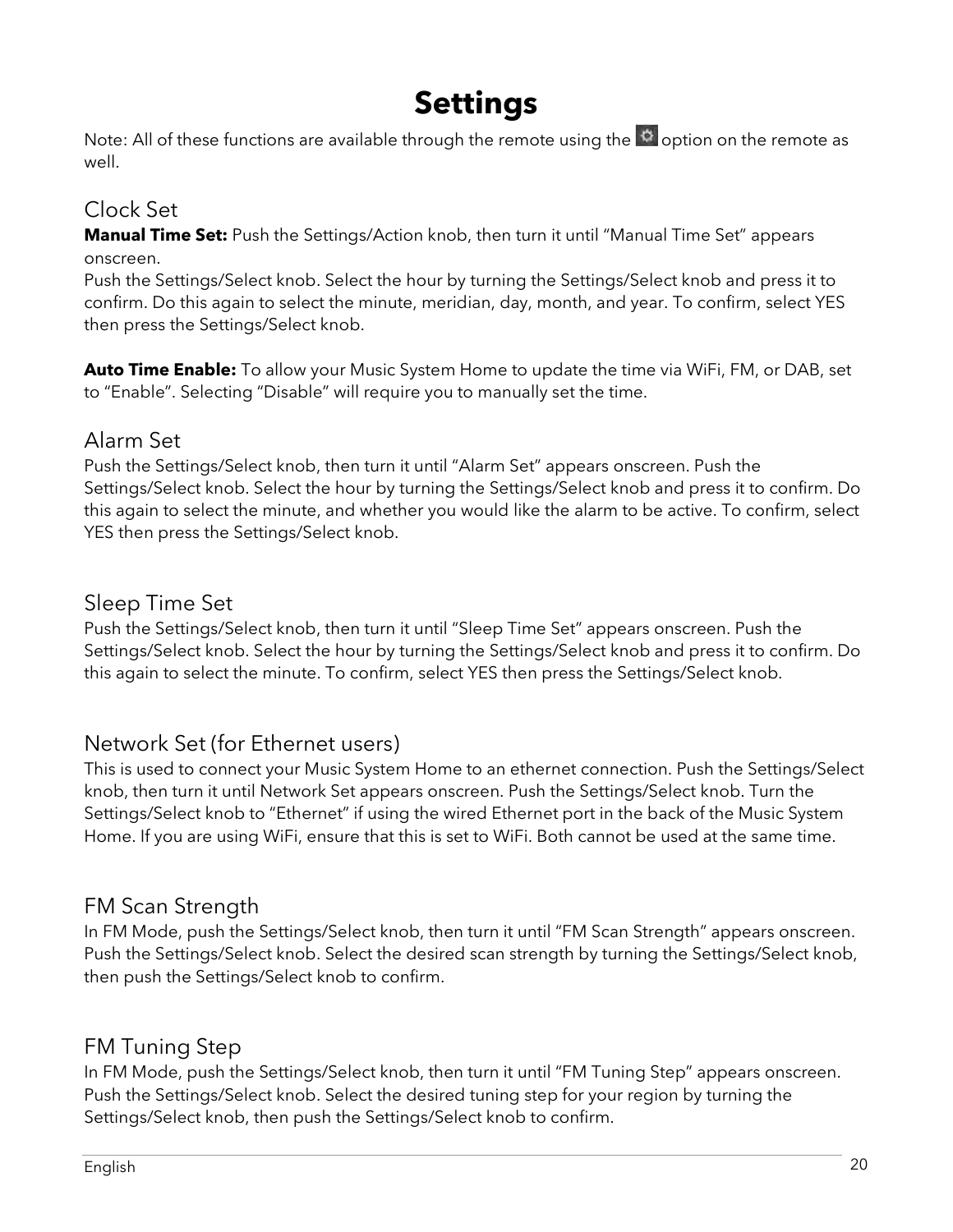# RDS Data

In FM Mode, push the Settings/Select knob, then turn it until "RDS Data" appears onscreen. Push the Settings/Select knob. Select a setting by turning the Settings/Select knob, then push the Settings/Select knob to confirm.

# AM Scan Strength

In AM Mode, push the Settings/Select knob, then turn it until "AM Scan Strength" appears onscreen. Push the Settings/Select knob. Select the desired scan strength by turning the Settings/Select knob, then push the Settings/Select knob to confirm.

# AM Tuning Step

In AM Mode, push the Settings/Select knob, then turn it until "AM Tuning Step" appears onscreen. Push the Settings/Select knob. Select the desired tuning step for your region by turning the Settings/Select knob, then push the Settings/Select knob to confirm.

## Firmware Version

Push the Settings/Select knob, then turn it until "FW Version" appears onscreen. Push the Settings/Select knob to view the current firmware version.

# Display Contrast Settings

Push the Settings/Select knob, then turn it until "Contrast" appears onscreen. Push the Settings/Select knob. Turn the Settings/Select knob until the desired Contrast is achieved, then press the Settings/Select knob.

# Factory Reset

A Factory Reset will restore all features on Music System Home to their default settings. Push the Settings/Select knob, then turn it until "Factory Reset" appears onscreen. Push the Settings/Select knob. Turn the Settings/Select knob until the confirmation appears, then press the Settings/Select knob.

# Auto Power Off

This allows your Music System Home to shut itself off if it is idle for a period of time. Push the Settings/Select knob, then turn it until "Auto Power Off" appears onscreen. Push the Settings/Select knob. Turn the Settings/Select knob until the confirmation appears, then press the Settings/Select knob. "Enable" will set the model to turn off after it is idle for a period of time. "Disable" will turn this feature off and your unit will always stay on until you manually power it off.

# Bass Cut

This allows you to lower the level of bass frequencies emitted from your Music System Home. Push the Settings/Select knob, then turn it until "Bass Cut" appears onscreen. Push the Settings/Select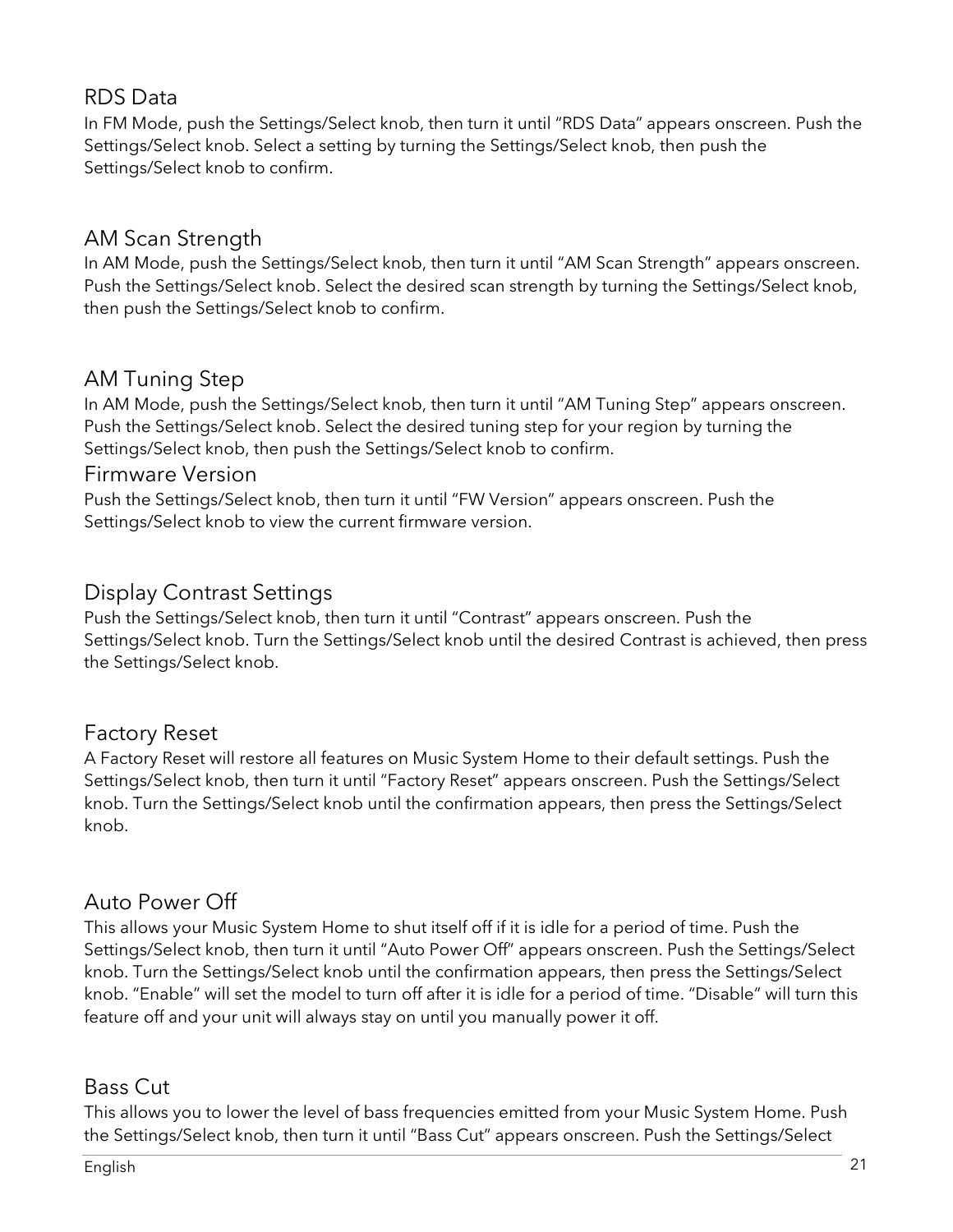knob. Turn the Settings/Select knob until YES appears in order to lower the bass, NO if you want the bass to remain as the original EQ was intended. This option is automatically enabled when using SUB OUT.

## WiFi Info

Select this to view WiFi information about your unit, such as WiFi version and its IP address.

## Bluetooth Info

Select this to view the Bluetooth firmware information of your unit

# Other Information

## Firmware Updates

Your Music System Home will have periodic software updates about every 4 months (and also possibly when you first use the product). The speaker will automatically update itself when it is connected to WiFi. No need to do anything!

## Care

A dry cloth is recommended to clean the back and wooden cabinet of your Music System Home. A lint roller can be used to clean the fabric on the front. Do not expose to water.

# Limited Warranty

Tivoli Audio manufactures its products to very high standards and we are confident our products will perform well. Accordingly, we warranty our products against manufacturing defects in material and workmanship to the original owner, for a period of one year in the United States and two years in the European Union from the original date of purchase. For countries where minimum warranty terms are determined by statute, the warranty term is the statutory period required. In all other locations, the warranty term is one year.

This warranty does not extend to damage caused by improper installation, faulty ancillary equipment, modifications, unauthorized repair, shipping damage or loss, abuse, accidents, use on improper voltage/current, lightning or other acts of God, normal wear and tear, commercial use, or purchase from unauthorized dealers. Proof of purchase as evidence the unit was purchased from an authorized dealer within the warranty period may be required for warranty service. Should service be necessary, please do NOT return the product without first contacting your dealer or Tivoli Audio.

This warranty is non-transferable. Tivoli Audio will not pay for loss of time, inconvenience, loss of use of the product, or damages caused by this product.